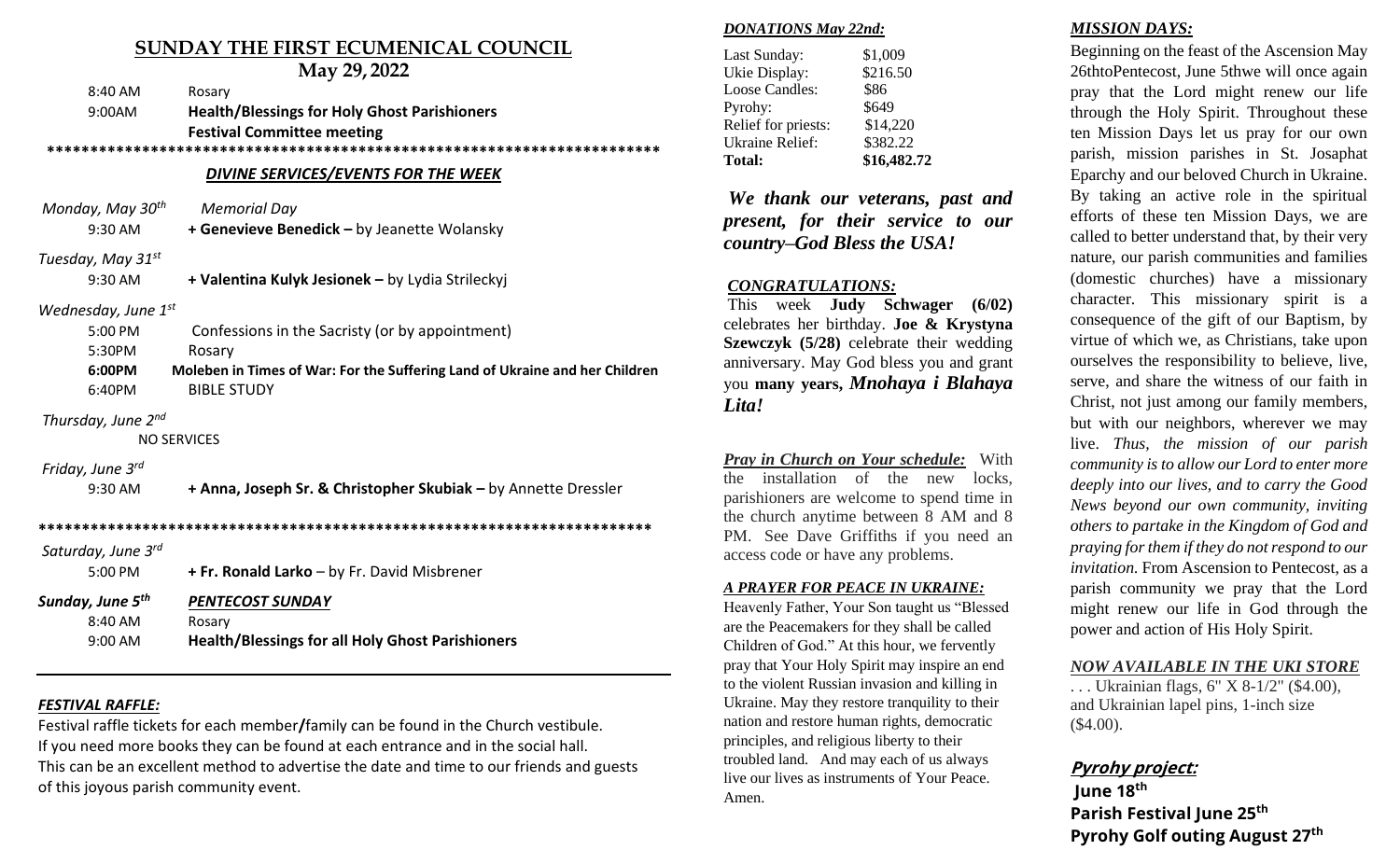## *MEDITATION:*

*SEEK MY FACE* at the beginning of your day. This practice enables you to "put Me on" and "wear Me" throughout the day. Most people put on clothes soon after arising from bed. Similarly, the sooner you "put Me on" by communicating with Me, the better prepared you are for whatever comes your way.

To "wear Me" is essentially to have My mind: to think My thoughts. Ask the Holy Spirit to control your thinking; be transformed by his renewal within you. Thus you are well equipped to face whatever people and situation I bring your way. Clothing your mind in Me is your best preparation for each day. This discipline brings Joy and Peace to you and those around you.

## *Pyrogy Open:*

Date: Saturday, August 27 @1:30 pm. Shot gun start. MUST be at your cart by 12:00! Where: Loyal Oak Golf Course. Norton, Ohio. 5 minutes west of Akron. Cost: \$75 per golfer. Riding cart for 18 holes. Individual 1st & 2nd place Trophies! Ukrainian delicious dinner, pop, water, beer, and more! Please support the raffles! Money is due at the latest by Saturday August 6! Make check out to Chris Ross or Holy Ghost Church. Mail to: Chris Ross. 554 Sturgeon Drive. New Franklin, Ohio 44319 Please include the names of your golfers!



# **METROPOLITAN ARCHEPARCHY OF PHILADELPHIA**

**810 North Franklin Street Philadelphia, Pennsylvania 19123-2005 Phone (215) 627-0143 Fax (215) 627-0377 ukrmet@ukrcap.org** 

*The myrrh-bearing women at the break of dawn drew near to the tomb of the Lifegiver. There they found an angel sitting upon the stone, he greeted them with these words: Why do you seek the living among the dead? Why do you mourn the incorrupt amid corruption? Go: proclaim the glad tidings to His disciples.* 

Paschal Stikherion

# **EASTER PASTORAL LETTER OF THE UKRAINIAN CATHOLIC HIERARCHS IN THE USA**

Christ is Risen! Dear Sisters and Brothers!

Great Lent—marked by the inexpressible pain of invasion, war crimes, murder, and lies about our people and our Church on the part of the aggressor—has passed. Now we see the Resurrection. Our Ukrainian people live, unite all people of goodwill, and give new meaning to Europe and the global community. In a sacramental way, we witness a paschal passage from death to life.

Today, we repeat the lofty, joyous Easter troparion: "Christ is risen from the dead, trampling down death by death and to those in the tombs giving life." The crux of our faith and our victory is found in this concise chant. The entire Gospel is a preface preparing the reader for the central story of Pascha. For "…if Christ did not rise" – thus radically writes the Apostle Paul to the Corinthians -- "then what we preach is vain, and vain is our faith" (I Cor. 15:14). Without the Resurrection, what we preach